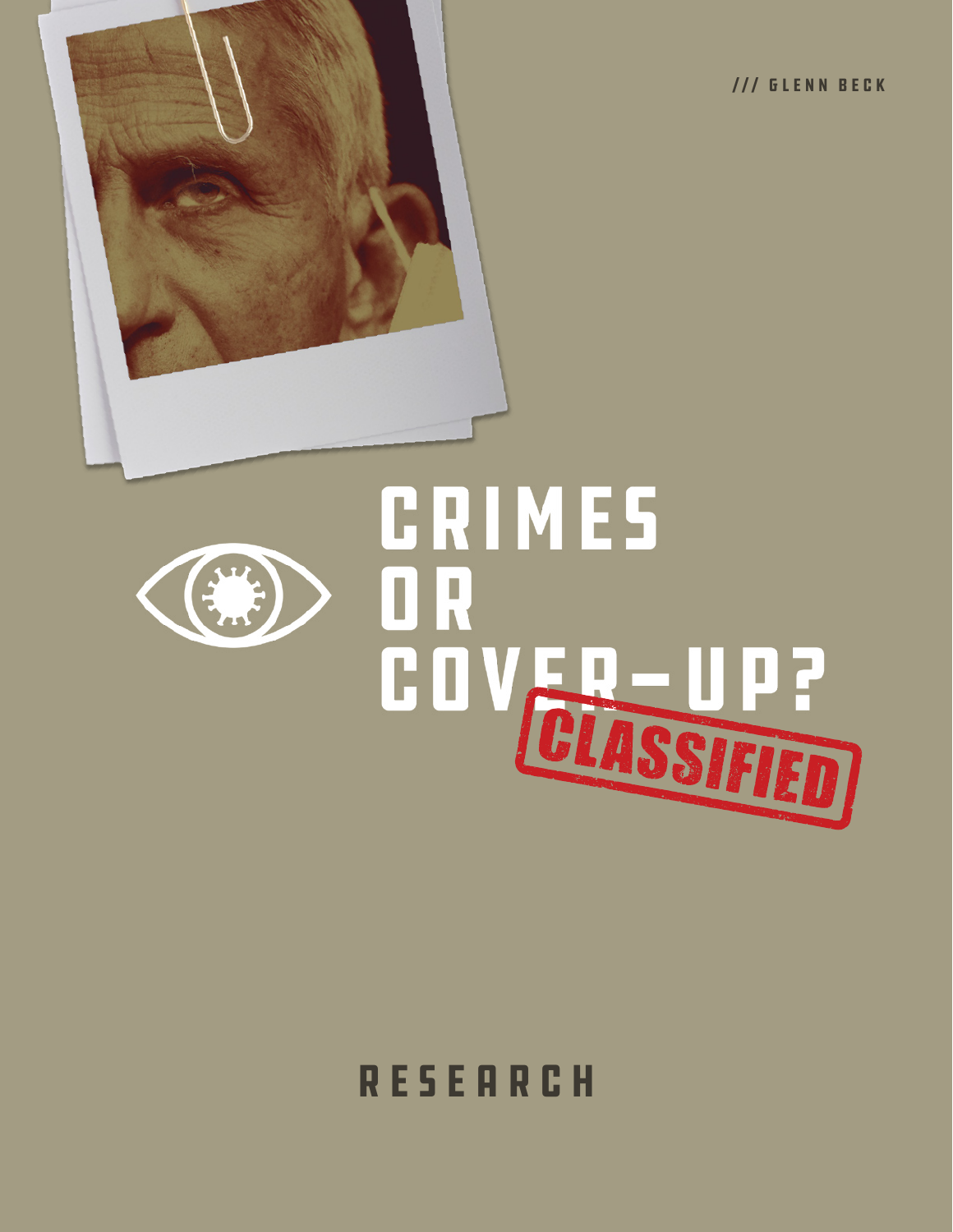

### PART 1 ///////////// THE VACCINE ARMS RACE: WHO WERE THE PEOPLE AND LABS INVOLVED?

#### Baric email: "honorarium" from Ecohealth

[https://usrtk.org/wp-content/uploads/2020/12/EHAfunds\\_2017\\_Baric-Files.pdf](https://usrtk.org/wp-content/uploads/2020/12/EHAfunds_2017_Baric-Files.pdf)

#### BARIC AND SHI EMAIL

[https://usrtk.org/wp-content/uploads/2020/12/NAS\\_Galveston\\_ZLS\\_Emails\\_2017\\_Baric-Files.pdf](https://usrtk.org/wp-content/uploads/2020/12/NAS_Galveston_ZLS_Emails_2017_Baric-Files.pdf)

#### Ecohealth proposal to DARPA

[https://drasticresearch.files.wordpress.com/2021/09/main-document-preempt-volume-1-no-ess-hr00118s0017](https://drasticresearch.files.wordpress.com/2021/09/main-document-preempt-volume-1-no-ess-hr00118s0017-ecohealth-alliance.pdf) [ecohealth-alliance.pdf](https://drasticresearch.files.wordpress.com/2021/09/main-document-preempt-volume-1-no-ess-hr00118s0017-ecohealth-alliance.pdf)

#### NIH Moderna docs

<https://www.documentcloud.org/documents/6935295-NIH-Moderna-Confidential-Agreements>

#### Dr Baric's 2005 progress report:

[https://link.springer.com/chapter/10.1007%2F3-540-26765-4\\_8](https://link.springer.com/chapter/10.1007%2F3-540-26765-4_8)

#### DoD Emergency Supplemental Appropriations

<https://www.govinfo.gov/content/pkg/PLAW-109publ148/html/PLAW-109publ148.htm>

#### Dr Baric 2007 research update

<https://pubmed.ncbi.nlm.nih.gov/17222058/>

#### Dr Shi and Peter Daszak research update

<https://link.springer.com/content/pdf/10.1007/s12250-013-3402-x.pdf>

#### US funding to Ecohealth Alliance

[https://www.usaspending.gov/award/ASST\\_NON\\_R01AI110964\\_7529](https://www.usaspending.gov/award/ASST_NON_R01AI110964_7529)

#### Dr Baric and Dr Shi 2015 published research

<https://www.ncbi.nlm.nih.gov/pmc/articles/PMC4797993/>

#### Dr Baric issues first correction (2016)

<https://www.nature.com/articles/nm0416-446d>

#### Dr Shi publishes her own research (2017)

[https://journals.plos.org/plospathogens/article?id=10.1371/journal.ppat.1006698](https://journals.plos.org/plospathogens/article?id=10.1371/journal.ppat.1006698 )

#### Wuhan 2020 published research

<https://www.nature.com/articles/s41586-020-2312-y>